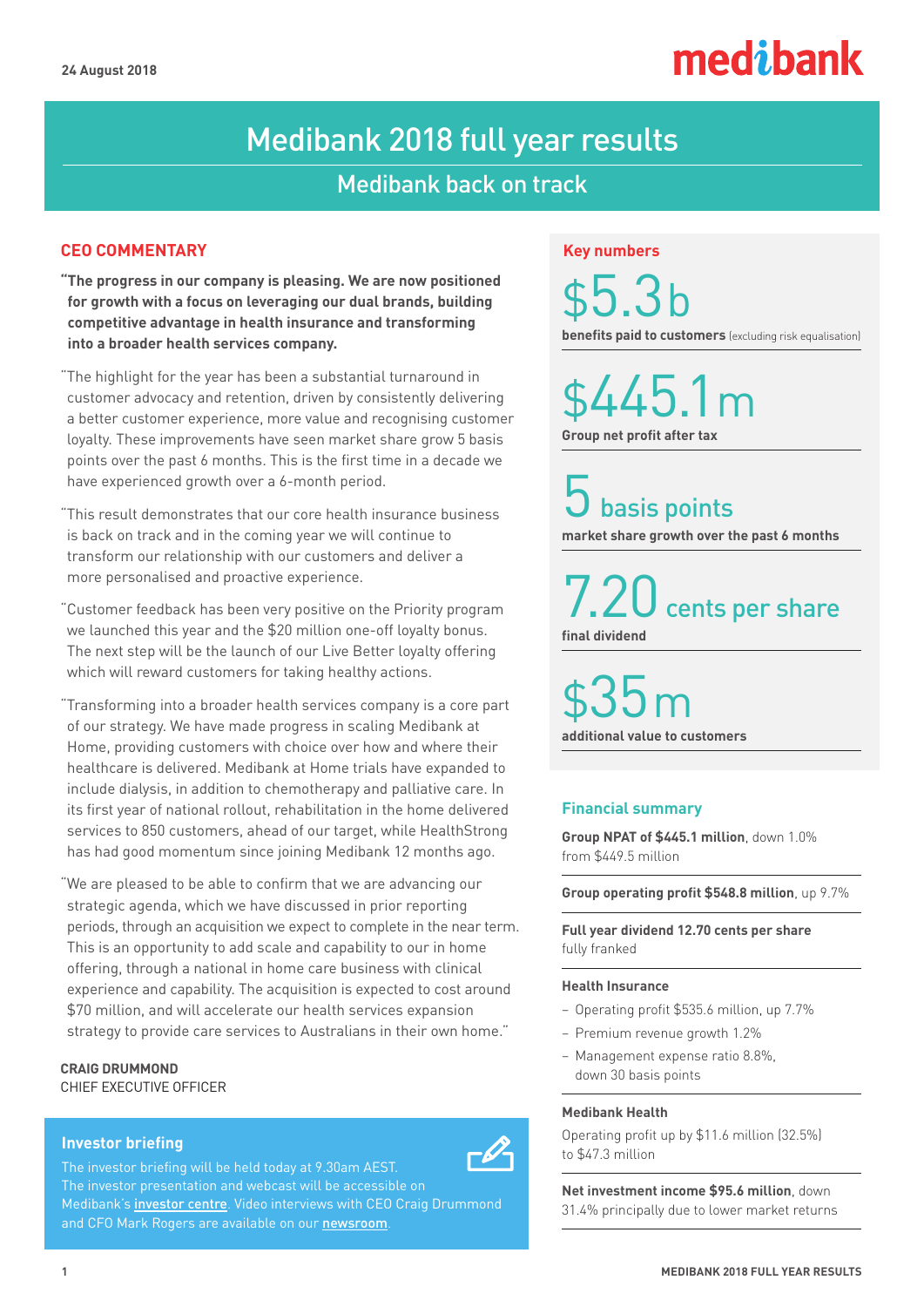## medibank

### **PERFORMANCE IN DETAIL**



### **Group**

Group NPAT decreased 1.0% to \$445.1 million (FY17: \$449.5 million). This was largely due to net investment income which fell by \$30.6 million after tax in FY18, principally driven by lower equity and credit market returns.

1. For all items other than tax, amount is based on pre-tax movement less 30% allowance for tax

Health Insurance operating profit increased by \$38.1 million to \$535.6 million. This reflects the benefits from our productivity program and a higher claims provision release, partially offset by the one-off \$20 million investment in the launch of our customer loyalty program.

Health Insurance premium revenue was up 1.2% to \$6,319.5 million. At a Group level, policyholders grew by 4,800 in FY18, compared to a 24,200 reduction in FY17. The Medibank brand saw an improvement in acquisition rates alongside reduced lapse rates over the period. Medibank is well placed to maintain this improving trend with our recent investment in loyalty and ongoing focus on customer health.

Health claims (excluding risk equalisation) paid on behalf of customers rose by 0.1% to \$5.3 billion. Overall, the Health Insurance gross margin increased from 17.1% to 17.3% in FY18.

Management expenses fell by 2.0% to \$557.2 million, with the management expense ratio (MER) down from 9.1% to 8.8%. This reflects the progress made on Medibank's productivity program which has delivered savings of approximately \$20 million during the year. The increase in depreciation and amortisation reflects amortisation of the new payroll, procurement and finance systems. Amortisation of deferred acquisition costs increased by \$5.8 million, consistent with the strong sales performance in ahm.

### **Medibank Health**

Medibank Health revenue rose by 6.9% to \$615.9 million, reflecting a 12-month contribution from HealthStrong, as well as growth in our Diversified business which includes the sale of travel, life and pet insurance products. Operating profit increased by \$11.6 million or 32.5%, with a 110 basis point improvement in gross margin reflecting further diversification of Medibank Health.

### **Investment income**

Net investment income fell by 31.4% to \$95.6 million, reflecting lower returns across both growth and defensive portfolios and a more conservative asset allocation.

### **Capital**

Health Insurance related capital as at 30 June 2018 was \$895.3 million, representing 14.0% of premium revenue, which is at the top end of the Board's stated target range of 12.0% to 14.0%.

### **Health Insurance COMPOSITION OF CUSTOMER CLAIMS**



### **Dividend**

The Board has declared a final dividend of 7.20 cents per share, bringing the full year FY18 dividend to 12.70 cents per share, fully franked. This represents a full year payout ratio of 80% of underlying NPAT. The Board remains committed to a target payout ratio between 70 to 80% of annual underlying NPAT.

### **2018 final dividend dates**

|   | <b>Ex-dividend date</b>        | <b>Payment date</b>    |           |
|---|--------------------------------|------------------------|-----------|
| 5 | Wednesday<br>September<br>2018 | Thursday<br>71<br>2018 | September |